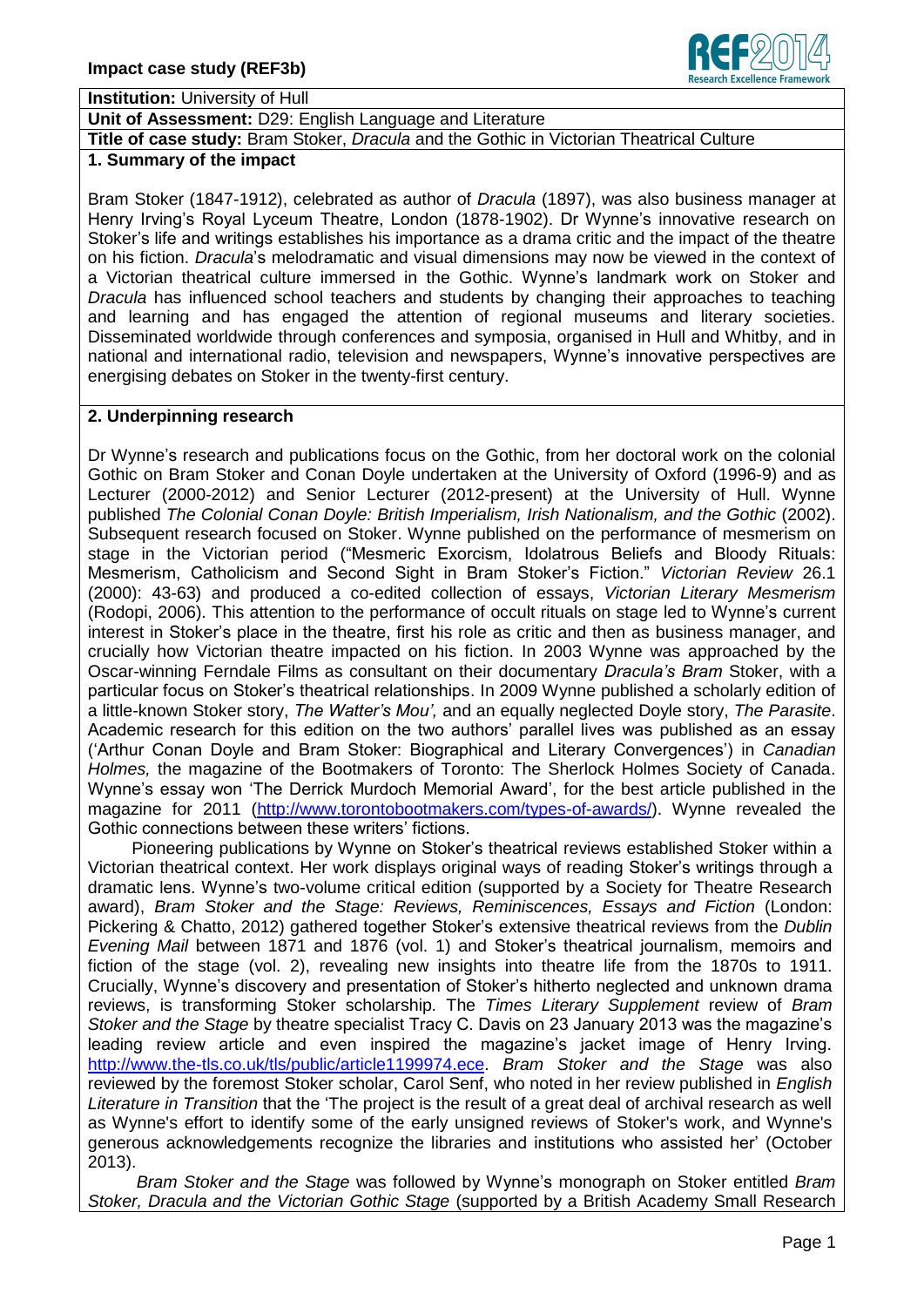

Grant). Wynne focuses on how the plays produced at the Lyceum theatre influenced Stoker's writing and demonstrates how melodrama, the leading theatrical mode throughout the nineteenth century, with its emphasis on spectacular and sensational scenes and intense feeling, was reproduced in *Dracula* with its visually dramatic scenes of terror. Wynne's book also establishes the relationship between the novel and *Macbeth*, which Irving performed at the Lyceum theatre in 1888-89, just as Stoker began research on his famous novel*.*

Through further examining Stoker's 'mummy' novel, *The Jewel of Seven Stars* (1903), Wynne makes a landmark connection between the rituals performed over the bodies of the undead (mummies and vampires) to the practices of Victorian stage magic where, similar to Stoker's fictions, bodies were often dismembered or disappeared. *Bram Stoker, Dracula and the Victorian Gothic Stage* also explores Stoker's friendship with Victorian magicians and illusionists.

**3. References to the research** (indicative maximum of six references)

(i) Authored books:

*Bram Stoker, Dracula and the Victorian Gothic Stage* (Basingstoke: Palgrave, 2013). ISBN: 978- 1137298980

(ii) Critical edition: 2 volumes:

Ed., *Bram Stoker and the Stage: Reviews, Reminiscences, Essays and Fiction*, 2 vols. (London: Pickering & Chatto, 2012). ISBN: 978-1848931428

(iii) Critical Edition:

Arthur Conan Doyle's *The Parasite* and Bram Stoker's *The Watter's Mou'*, edited and introduction by Catherine Wynne (Kansas City: Valancourt, 2009). ISBN: 978-1934555569 Journal article:

(iv) "Bram Stoker, Geneviève Ward and *The Lady of the Shroud*: Gothic Weddings and Performing Vampires." *English Literature in Transition 1880-1920* 49.3 (2006): 251-71.

Book Chapter:

(v)"Ellen Terry, Bram Stoker and the Lyceum's Vampires." *Ellen Terry, Spheres of Influence*. Ed. Katharine Cockin (London: Pickering & Chatto, 2011), 17-32. ISBN: 978-1848931121 Co-edited Collection (with Martin Willis)

(vi)*Victorian Literary Mesmerism*. Amsterdam: Rodopi, 2006. ISBN: 978-9042020085

## **4. Details of the impact**

The original research findings from Wynne's work on Bram Stoker, *Dracula*, the Gothic and Victorian theatrical culture have had a diverse range of interconnected impacts with local, regional and international reach in the second-level educational sector, the heritage industry and literary tourism.

**Educational development:** At the Bram Stoker Birthday Symposium (hosted by Wynne) on 8 November 2012, Wynne's 45-minute presentation on the influence of the stage on Stoker's Gothic fictions changed the way school teachers and pupils thought about Stoker's writings. A teacher described how Wynne's lecture would influence her lesson planning and delivery. One pupil noted that she 'learned more about the adaptation of novels to the stage as melodramas and will use it in my exams'. Wynne's presentation also enabled the audience to think about how melodrama has evolved in soap operas such as *Emmerdale* and *Coronation Street.* (See Sources 1).

Wynne's volumes on Stoker's theatrical writings impacted on a literary reading public when *Bram Stoker and the Stage* became the leading review article in the *Times Literary Supplement* on 23 January 2013 (see unpinning research). (See Sources 2)

**Heritage and Literary Tourism:** In April 2012, Wynne organised the largest international conference to date on Bram Stoker with 90 delegates drawn from academia and the general public. This Bram Stoker Centenary Conference (supported by the British Academy) took place at the University of Hull and at Sneaton Castle in Whitby. Wynne's own research findings look anew at how Whitby is presented in *Dracula*, by demonstrating how Stoker's descriptions of light and colour over Whitby Abbey are derived from his close attention to the use of stage lighting at the Lyceum Theatre. This aspect of Wynne's research has drawn the attention of Whitby's Literary and Philosophical Society [\(http://www.whitbymuseum.org.uk\)](http://www.whitbymuseum.org.uk/) and their Chair, David Pybus, who, as a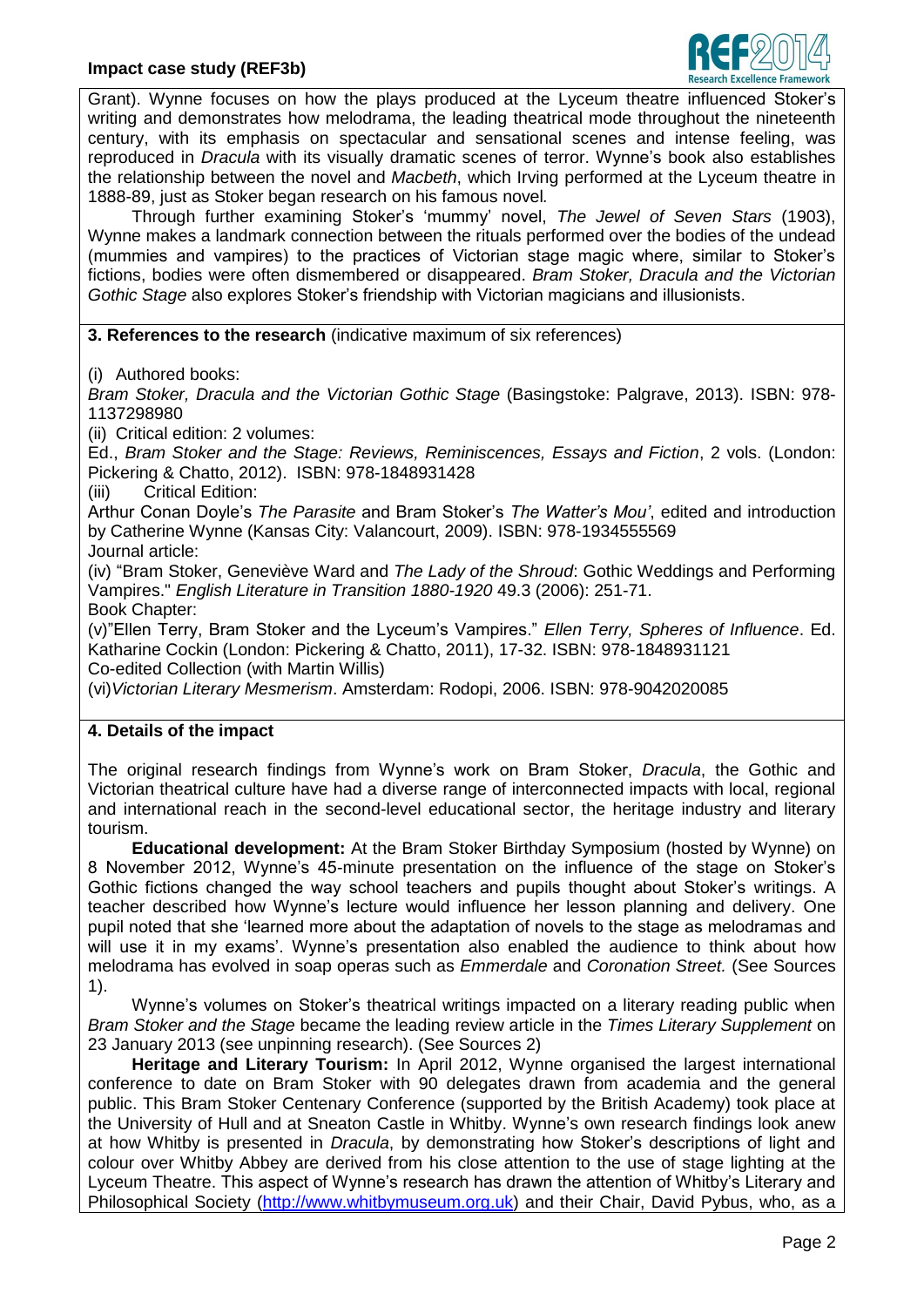

result of the 2012 Centenary Conference is now collaborating with Wynne on the Second Bram Stoker Birthday Symposium in Whitby on 8 November 2013. The Stoker family (Dacre Stoker, Jenne Stoker and Robin McCaw) were guests at the 2012 Centenary Conference and also run the Bram Stoker Estate website [\(http://www.bramstokerestate.com/Home-of-Bram-Stoker-Estate-](http://www.bramstokerestate.com/Home-of-Bram-Stoker-Estate-Gothic-Dracula-Official-website-Bram-Stoker-Estate.html)[Gothic-Dracula-Official-website-Bram-Stoker-Estate.html\)](http://www.bramstokerestate.com/Home-of-Bram-Stoker-Estate-Gothic-Dracula-Official-website-Bram-Stoker-Estate.html). They describe the impact of the 2012 Bram Stoker Centenary Conference had on them (See Sources 3). Wynne's research and work during the conference further made connections between Whitby and Hull. She invited the eminent Egyptologist and BBC presenter on Egypt, Professor Joann Fletcher (University of York) to deliver a conference keynote paper. Fletcher made connections between the mummy in Hull's Hands on History Museum, which had originally been in a private house in Whitby in the 1890s, and Stoker's mummy novel *The Jewel of Seven Stars.* During the 2012 conference Wynne's photograph with this Egyptian mummy in Hands on History Museum appeared alongside an interview in the *Yorkshire Post* on 12 April 2012. The photograph and article was one-third of a broadside (See Sources 4). Wynne was also interviewed on BBC Radio Humberside with Dacre Stoker on 12 April. **Contribution to public debate:** By hosting the conference in both Hull and Whitby, Wynne underpinned the Stoker connection between the two places, prompting the *Guardian* newspaper to put Whitby-Hull on the map as dual Stoker locations. (Sources 5). The *Times Higher Education Supplement* reported Professor Clive Bloom's opening conference keynote which called on delegates to return to an earlier Gothic and to resist the cult of the teen vampire romance. The article also reported Wynne's comment that the conference looked back from *Dracula* to earlier Gothic and forward from Stoker. (See Sources 6)

As a direct result of this conference organisation, the BBC producer Conor Mckay commissioned Wynne to deliver the first essay in the highly prestigious BBC Radio 3 series of *The Essay* dedicated to Bram Stoker in the week of the centenary of his death in April 2012. Other contributors to BBC's *The Essay* on Bram Stoker included the renowned Irish writer Colm Toíbín, Sir Christopher Frayling and Roger Luckhurst. In this first *Essay* broadcast on 16 April 2012, Wynne took Stoker to centre stage to examine him within the theatrical climate which inspired his greatest fiction, *Dracula*.<http://www.bbc.co.uk/programmes/b01g4xt1> (See sources 7).

Wynne's longstanding research on the Gothic brought two iconic writers together: Stoker and Conan Doyle. Her research on these writers has been distributed internationally and has received the recognition of the Bootmakers of Toronto: The Sherlock Holmes Society of Canada for an essay on Stoker and Doyle, published in their society journal in 2011 (see underpinning research above). The Bootmakers of Toronto take their name from Doyle's most famous Gothic detective novel, *The Hound of the Baskervilles,* with its Canadian associations. In this story, the Canadian heir to the Baskerville estate in Devonshire, has one of his boots stolen, as the novel's villain needs an item belonging to Sir Henry so the deadly hound will pick up his scent. Established in 1972, the Bootmakers of Toronto is one of the foremost global Sherlock Holmes societies, with hundreds of members, devoted to a mixture of 'scholarship and whimsy'. Each month 25-40 members, Canadian and international fans, meet in the Toronto Reference Library. *Canadian Holmes*, the Society's magazine, was established in 1973, and features a mixture of popular and scholarly articles. Wynne's article was, committee Chair Donald Zaldin noted, 'unanimously chosen by the committee' who described it as a 'very fine article about the two most enduring literary icons of the 19th century and their respective creators.' (See Sources 8)

As a result of Wynne's long-standing research on Stoker and her research presentation to the Bram Stoker Society, Dublin in 2002, Wynne was commissioned by Ferndale Films as academic consultant on a TV documentary on Stoker in 2003. *Dracula's Bram Stoker* was directed by Sinéad O'Brien with whom Wynne co-wrote the voice-over. Ferndale is a double Oscar-winning production company (*My Left Foot,* 1990). *Dracula's Bram Stoker* was narrated by the actor John Hurt and featured interviews with Christopher Lee, Sir Christopher Frayling and the director Neil Jordan. The documentary has been broadcast by RTE (National TV in Ireland, equivalent of BBC 1) and regularly repeated on SkyArts 2 (November 2008; July 2012) and currently advertised on SkyArts2 for 24 October 2013, 31 October and 3 November 2013. It is also being shown as part of the Bram Stoker Festival in Dublin on 26-28 October 2013. <http://www.bramstokerfestival.com/draculas-bram-stoker/> with viewings of the documentary in Dublin Castle on 26 October. (Sources 9)

Wynne's paper on Stoker and melodrama at the University of Hertfordshire's Bram Stoker Centenary Symposium on 20-21 April 2012 at Keats' House, Hampstead, was described as